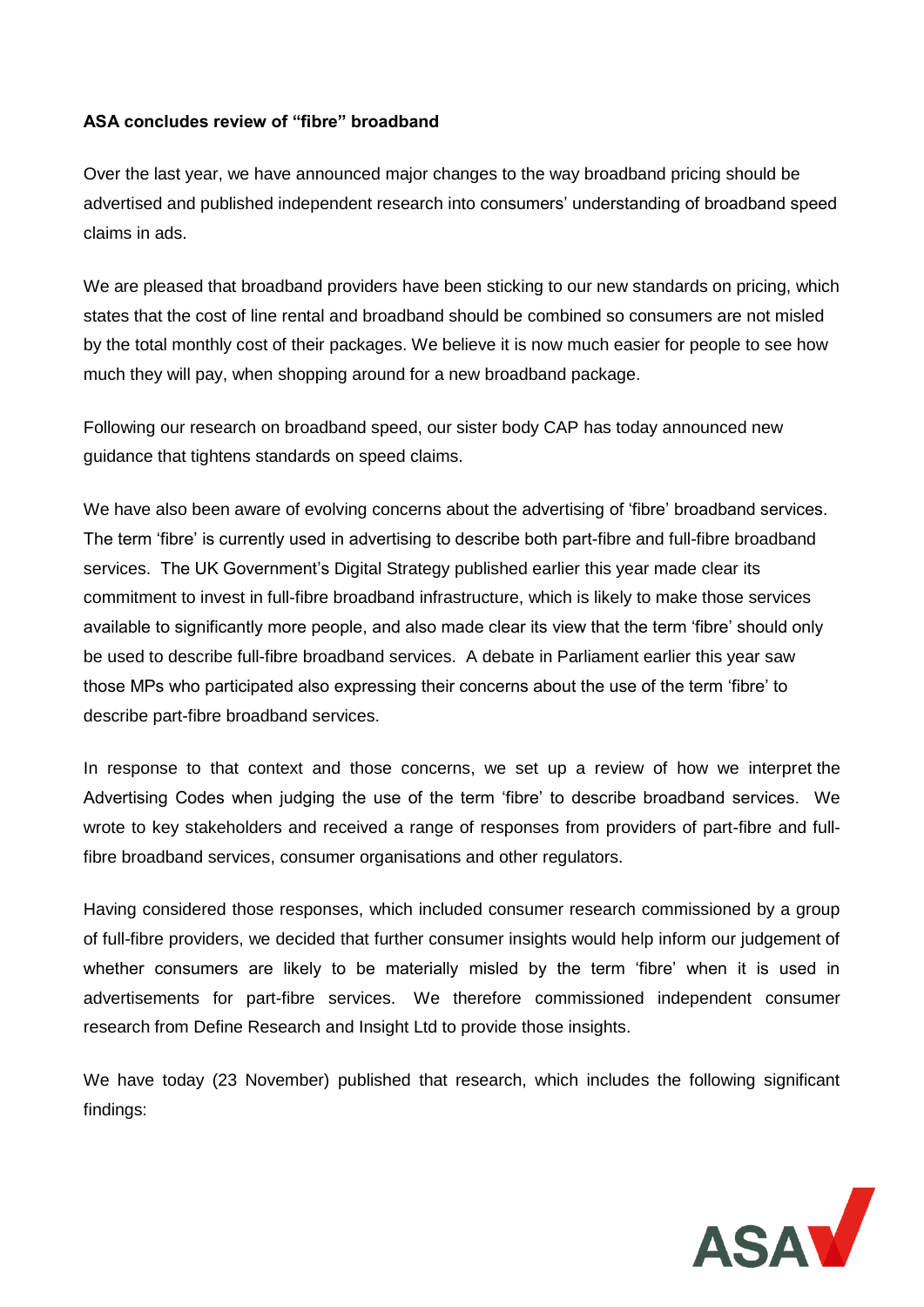- The term "fibre" is not one of the priorities identified by consumers when choosing a broadband package; it is not a key differentiator.
- The word "fibre" is not spontaneously identified within ads it is not noticed by consumers and does not act as a trigger for taking further action. It is seen as one of many generic buzzwords to describe modern, fast broadband.
- Once educated about the meaning of fibre, participants do not believe they would change their previous purchasing decision; they do not think that the word 'fibre' should be changed in part-fibre ads

The totality of the evidence we have seen during our review has led us to conclude that the word 'fibre' is unlikely to mislead consumers as it is currently used in the advertising of part-fibre broadband services.

However, we acknowledge that there are performance differences between different types of broadband service, including between 'part-fibre' and 'full-fibre' services, and that because of this:

- As has always been the case, ads should not describe non-fibre services as "fibre".
- Ads should make performance claims for "fibre" services that are appropriate for the type of technology delivering that service, and should hold evidence to substantiate the specific claims made.
- Specifically, ads should refer to speed in a manner that is appropriate for the technology, including by having due regard to CAP's new guidance on numerical speed claims.
- Ads should not state or imply a service is the most technologically advanced on the market if it is a part-fibre service.

The ASA Council will have regard to these considerations, and to the Define research, when ruling on any relevant complaints in future. Broadband providers should therefore ensure they are complying with these principles in their advertising.

All of the consumer research we have done in relation to broadband advertising in recent years suggests that consumer knowledge regarding broadband services is low. We recognise that this might be a barrier to consumers choosing the best deal for their needs, and we have therefore